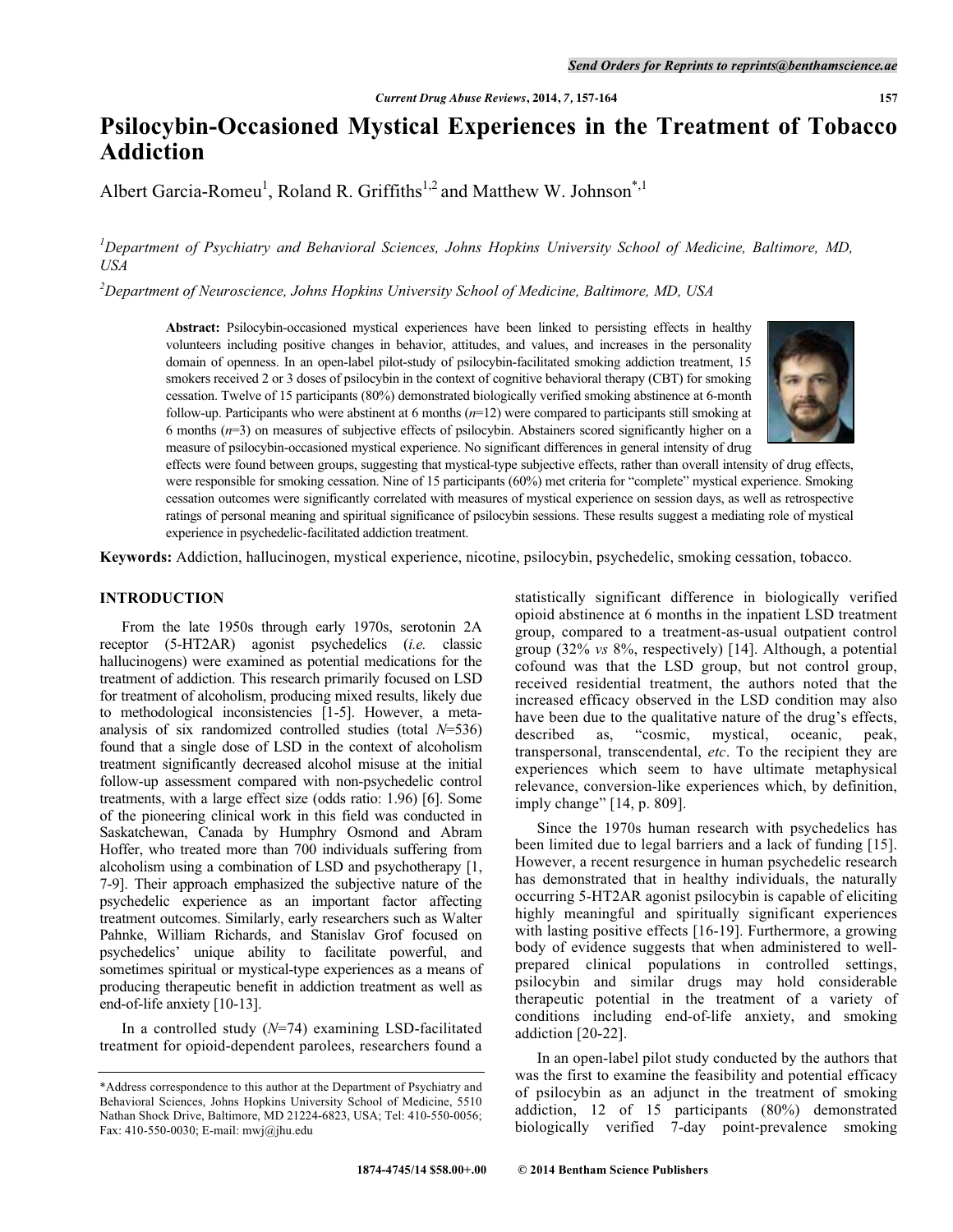abstinence<sup>1</sup> at 6-month follow-up [22]. These results should be interpreted with caution, as researchers and participants were not blind to drug treatment conditions, and no control group was employed. However, it is noteworthy that the most successful current treatments for smoking cessation generally show far less efficacy, with typical abstinence rates below 35% at 6 months [23, 24].

 **Mechanisms of Psychedelic-facilitated Addiction Treatment.** Investigators have speculated about the potential mechanisms of psychedelics in addiction treatment. At the biological level, such explanations have focused on the molecular and neurological actions of these drugs involving serotonergic, glutamatergic, and dopaminergic signaling, as well as local brain metabolic activity and functional connectivity among brain regions including the amygdala, thalamus, and anterior and posterior cingulate cortex [25-28]. Effects of psychedelic-occasioned experiences on higherorder psychological constructs have also been implicated. For instance, reductions in craving and anxiety, increases in motivation and self-efficacy, and acute alterations in autobiographical recall and cognitive bias have been hypothesized to mediate potential efficacy of psychedelics in clinical treatment contexts [29,30]. Furthermore, the ability of psychedelics to elicit mystical, transcendent, or peak experiences has also been proposed as a potential psychological mechanism in precipitating insight and behavior change [1, 7, 10, 14, 17, 29, 31, 32].

 The present article provides a secondary analysis of data from our psilocybin-facilitated smoking cessation treatment study [22]. These analyses better characterize the mysticaltype experiences occasioned by psilocybin and present additional subjective effects questionnaire data as well as excerpts from participants' first-person accounts of these experiences. The purpose of this secondary analysis is to probe potential psychological mechanisms mediating treatment outcomes in psilocybin-facilitated addiction treatment.

## **METHODS**

 $\overline{a}$ 

 **Participants.** Participants were recruited locally in the Baltimore area with advertisements offering a novel treatment involving psilocybin for smoking cessation. Fifteen participants (10 males) were enrolled and completed the study. Participants were physically and psychiatrically healthy adult smokers who were not regularly taking any psychotropic medications, who met minimum daily smoking criteria  $(\geq 10$  cigarettes/day), who had multiple past unsuccessful quit attempts, and still desired to quit smoking. Participants had a mean (SD) age of 51 (10.5) years, and reported smoking a mean (SD) of 19 (2.9) cigarettes/day for a mean of 31  $(9.9)$  years, with an average  $(SD)$  of 6  $(3.6)$ previous lifetime quit attempts.

 Participants were relatively well educated, with all individuals reporting some college, and 11 (73.3%) having received at least a Bachelor's degree. The sample was racially homogeneous, including 14 (93%) White

participants and 1 (7%) Asian participant. This study was approved by the Johns Hopkins University School of Medicine Institutional Review Board, and all participants provided informed consent. Participants received no financial compensation. For additional details on the study sample and procedures, refer to our previously published report [22].

**Procedures.** Participants underwent a 15-week smoking cessation treatment intervention, with moderate (20mg/70kg) and high (30mg/70kg) dose psilocybin sessions occurring in weeks 5, and 7 respectively, and an optional third high dose session in week 13. The manualized treatment intervention consisted of cognitive-behavioral therapy (CBT) based largely on the Quit for Life program [33, 34], and additional elements of mindfulness training [35, 36], and guided imagery exercises [37] shown to be effective in smoking cessation research.

 The intervention consisted of weekly meetings for 15 weeks, and was delivered by a team of 2 to 3 facilitators. The Target-Quit Date (TQD) was set for week 5 of treatment, concurrent with the first psilocybin session. Afterwards, study treatment facilitators met weekly with participants to discuss psilocybin session experiences, encourage and socially reinforce the use of CBT techniques, and to provide support for smoking abstinence. Biological samples were collected at each weekly meeting to assess participants' smoking status, and psychological measures were administered at multiple points throughout the intervention and at 6-month follow-up.

#### **Measures**

 **Smoking Biomarkers.** Two biomarkers of recent smoking were used to assess participants' smoking status weekly from study intake (week 1) through end of treatment (week 15), and again at 6-month follow-up. Breath carbon monoxide (CO) was measured using a Bedfont Micro III Smokerlyzer (Haddonfield, NJ), which is able to detect smoking within approximately the past 24 hours. Urine samples were also collected and sent to an independent laboratory for analysis (Friends Medical Laboratory, Baltimore, MD) to assess levels of cotinine, a metabolite of nicotine, which can identify smoking within approximately the past six days. For this study, cutoff values of ≤6ppm for breath CO, and <200 ng/mL for urine cotinine were considered biological verification of non-smoking status [38- 40].

 **Timeline Follow-back (TLFB).** At study intake participants provided self-reported estimates of their daily cigarette consumption over the past 30 days with the TLFB, a widely used retrospective measure of daily substance use [41]. During each following study visit participants provided TLFB self-report data regarding the number of cigarettes they smoked daily since their last visit.

 **Questionnaire on Smoking Urges (QSU).** The QSU is a 32-item measure of smoking craving with subscales assessing intention to smoke, desire to smoke, anticipation of positive outcome, and relief of withdrawal [42]. QSU data were collected at study intake, weekly post-TQD, and at 6 month follow-up.

<sup>&</sup>lt;sup>1</sup>7-day point-prevalence smoking abstinence is defined as selfreport of not smoking even a puff of a cigarette in the past 7 days, with biological verification from breath and urine samples.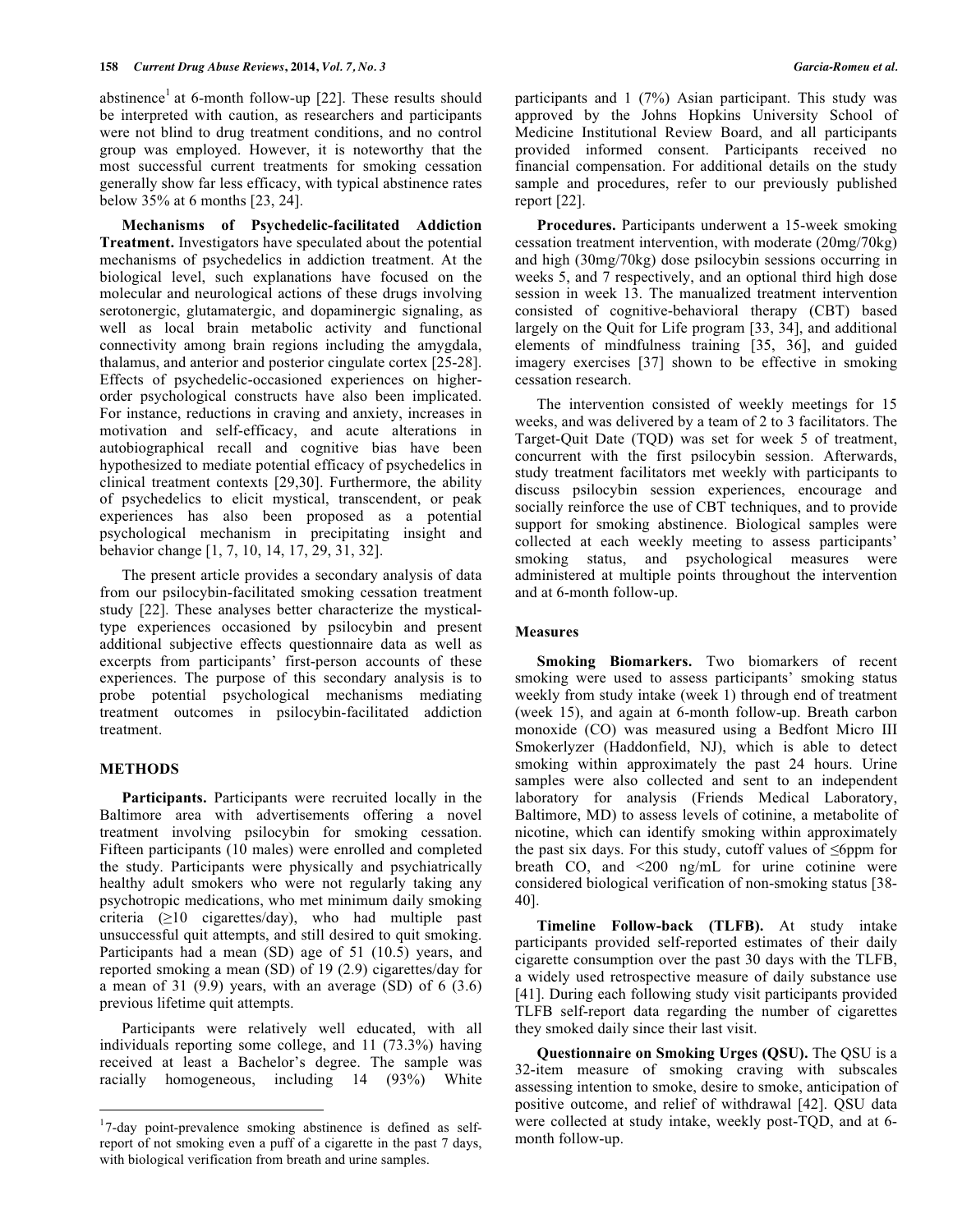**Smoking Abstinence Self-Efficacy Scale (SASE).** The SASE is a two-dimensional measure assessing confidence to abstain from smoking, and temptation to smoke in 20 hypothetical situations (*e.g.* 'With friends at a party*'*) [43, 44]. SASE data were collected at study intake, weekly post-TQD, and at 6-month follow-up.

 **Hallucinogen Rating Scale (HRS).** The HRS is a 99 item questionnaire assessing subjective effects of hallucinogens in six domains: intensity, somaesthesia, affect, perception, cognition, and volition [45]. This scale was originally designed to study the 5-HT2AR agonist *N, N*dimethyltryptamine (DMT), though it has since been used to research other hallucinogens including psilocybin [18-19], Ayahuasca [46], and *Salvia divinorum* [47, 48]. The HRS was administered at the end of each psilocybin session (approximately 7 hours after capsule ingestion), and participants were instructed to respond with reference to their experience during that particular session day.

 **Mysticism Scale.** Originally designed to assess the occurrence of mystical experience across an individual's lifetime [49], this 32-item questionnaire has previously shown sensitivity to the effects of psilocybin [16, 18, 22]. The mysticism scale includes a three-factor structure assessing dimensions referred to as introvertive, extrovertive, and interpretation [50]. For this study, the Mysticism scale was adapted to ask about participants' experiences during a specific psilocybin session, and was administered at the conclusion of each session.

 **States of Consciousness Questionnaire (SOCQ).** This 100-item measure has previously been used to characterize the subjective effects of psilocybin [16, 18], including 43 items dedicated to evaluating mystical experience as quantified by Pahnke and Richards [13, 51, 52], and 57 distracter items. Based on the descriptive work of Stace [53], Pahnke and Richards [13] described mystical experience as exhibiting these key features: a sense of unity (*i.e.* loss of [internal] boundaries within the self, or [external] boundaries between self and environment); transcendence of time and/or space; ineffability and paradoxicality (*i.e.* that the experience is difficult to describe or conceptualize); a sense of sacredness or awe; a noetic quality (*i.e.* sense of direct knowledge of ultimate or higher reality); and deeply felt positive mood (*e.g.* joy, peace, love).

 Scores on the SOCQ and its component subscales are calculated using the 43 items assessing mystical experience, and are expressed here as a proportion of maximum possible score. Consistent with prior research [16, 18, 51], criteria for a complete mystical experience consisted of a score of ≥60% on each of the following subscales: unity (either internal or external unity subscales, whichever had a higher score), transcendence of time and space, ineffability, sacredness, noetic quality, and positive mood. As described previously [16], a mean total SOCQ score was calculated as a mean of all items from the preceding six scales. The SOCQ was administered at the end of each psilocybin session, and specifically asked that participants respond regarding their experience during that session day.

**Ratings of Personal Meaning, Spiritual Significance, and Well-being.** One week after each psilocybin session participants were asked to rate the personal meaning,

spiritual significance, and impact on well-being or life satisfaction attributed to their most recent session. Participants were also asked to rate these retrospectively with reference to their cumulative psilocybin experiences during the final treatment meeting (in week 15), as well as providing open-ended comments on their session experiences in their own words at that time. One participant unexpectedly had to leave the country on business prior to finishing treatment, and was unable to provide these ratings at end of treatment. For this participant, ratings at 12-month follow-up were used to calculate mean scores and provide open-ended comments.

#### **Data Analysis**

Analyses were performed to assess whether differences in observed smoking cessation outcomes at 6 months might be attributed to pre-existing differences between groups. Specifically, two-tailed unpaired t-tests compared all smoking-related measures at study intake between participants who showed biologically confirmed 7-day pointprevalence smoking abstinence at 6-month follow-up (*n*=12), and participants who were still smoking at 6 months (*n*=3).

 Analyses were performed to assess whether smoking cessation outcomes at 6 months were associated with subjective effects questionnaire data about psilocybin session experiences. Specifically, two-tailed unpaired t-tests were also used to evaluate differences between participants who were abstinent at 6 months (*n*=12) and participants who were still smoking at 6 months (*n*=3) on SOCQ, Mysticism scale, and HRS Intensity subscale scores, as well as ratings of psilocybin sessions' personal meaning, spiritual significance, and impact on well-being. For data showing unequal between-group variance, Welch's correction was used [54, 55].

 Analyses were performed to ascertain the frequency of psilocybin-occasioned mystical experience in an addiction treatment context. Occurrence of "complete" mystical experiences during the study treatment was assessed with SOCQ data according to *a priori* criteria used in prior studies as previously described [16, 18, 51].

 Change scores from study intake to 6-month follow-up were calculated for the following smoking-related measures: breath carbon monoxide and urine cotinine, Timeline-follow back (TLFB), Questionnaire on Smoking Urges (QSU), and Smoking Abstinence Self-Efficacy (SASE) confidence and temptation scales. For these measures, change scores consisted of each participant's score at study intake subtracted from their score at 6-month follow-up. For the TLFB this was calculated as mean cigarettes per day in the 30 days preceding study intake, subtracted from mean cigarettes per day from Target-Quit Date (TQD) to 6-month follow-up.

 In order to determine correlates of smoking cessation success, Pearson's correlations were calculated among participants' change scores on smoking-related measures (*i.e.* smoking biomarkers, TLFB, QSU, and SASE), mean ratings of personal meaning, spiritual significance, and impact on well-being, and mean scores on the States of Consciousness Questionnaire (SOCQ), Mysticism scale, and HRS intensity subscale. The HRS intensity subscale was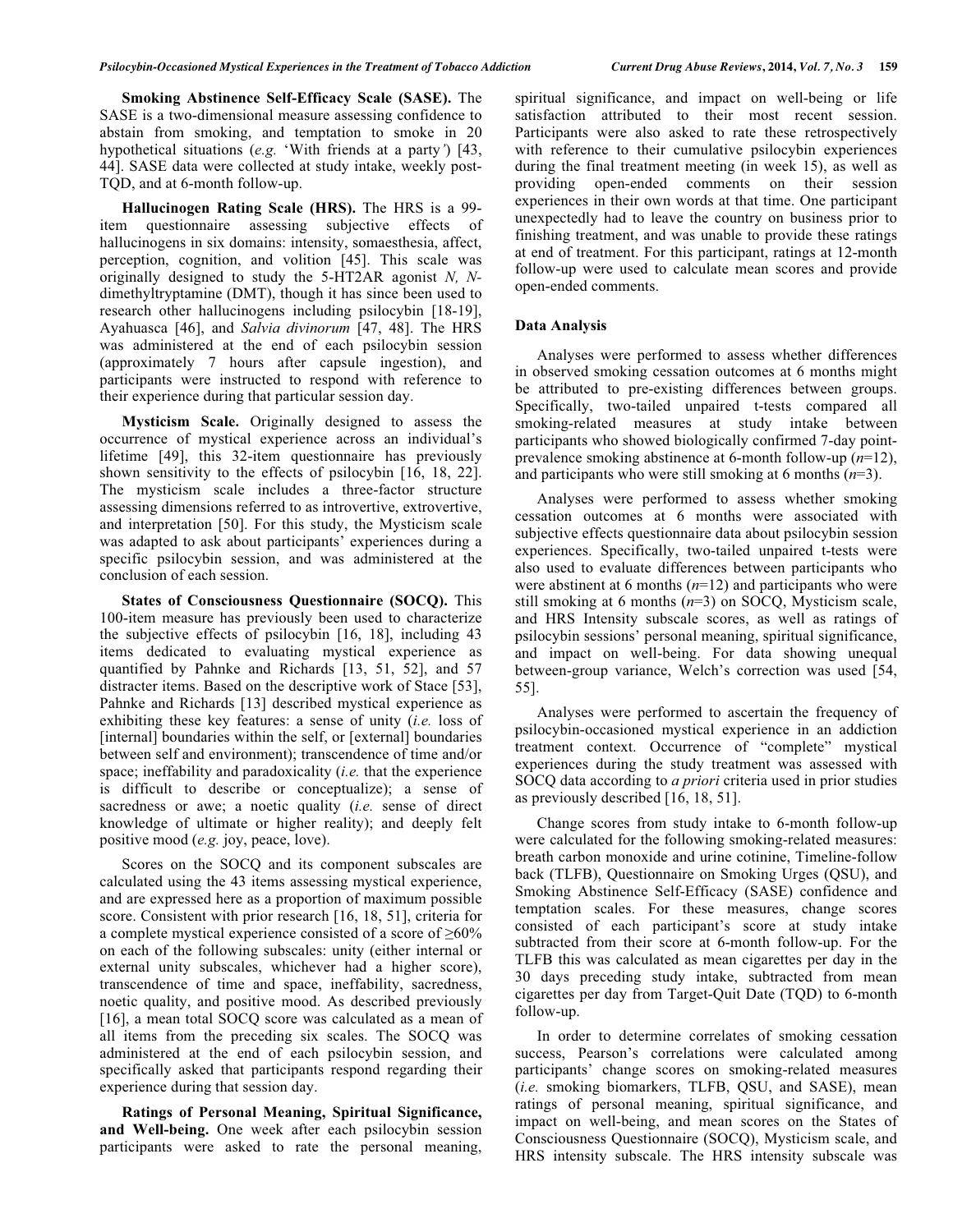included in these analyses to test the hypothesis that smoking cessation would be more strongly related to mystical-type effects of psilocybin rather than overall intensity of drug effects.

#### **RESULTS**

 **Differences in Smoking-related Measures at Study Intake.** Two-tailed unpaired t-tests found significantly higher urine cotinine levels at study intake (*t*(13)=2.49, *p*=0.027) among participants who were still smoking at 6 month follow-up  $(n=3)$  with a mean (SD) of 2329 (771) ng/mL, compared with those who were abstinent at 6 months  $(n=12)$ , who exhibited a mean (SD) of 1513 (443) ng/mL. The remaining smoking-related measures (*i.e.* breath CO, TLFB, QSU, SASE) showed no significant between-group differences at study intake.

**Differences in Measures of Psilocybin Session Experiences.** Two-tailed unpaired t-tests found significantly higher SOCQ scores among smoking-abstinent participants, compared with those who continued smoking at 6 months (Table **1**). Scores on the Mysticism Scale and HRS Intensity subscale showed no significant differences between groups. Ratings of personal meaning, spiritual significance and impact on well-being were also significantly higher in participants no longer smoking at 6 months compared with those who were still smoking at 6 months.

 **Occurrence of "Complete" Mystical Experience.**  During the study there were a total of 42 psilocybin sessions across the 15 participants [22]. As previously reported, six participants (40%) reported at least one challenging psilocybin experience characterized by feelings of fear, fear of insanity, or feeling trapped. However these acute effects were readily managed by study staff, and had resolved by the end of the sessions. Aside from these short-lived dysphoric reactions, no clinically significant adverse events occurred during the study treatment [22].

 Thirteen of the 42 psilocybin sessions (31%) were categorized as "complete" mystical experiences according to *a priori* criteria used in previous research [16, 18, 51]. Ten of 13 (77%) "complete" mystical experiences occurred during high dose (30mg/70kg) sessions, and the remaining three (23%) occurred during moderate dose (20mg/70kg) sessions. Using these same SOCQ score criteria, 9 of 15 participants (60%) had a "complete" mystical experience during at least one psilocybin session.

 One of the three participants who continued smoking through 6-month follow-up had no "complete" mystical experience during study treatment, another had one "complete" mystical experience, and the third had two "complete" mystical experiences. Of the 12 participants who were abstinent at 6-month follow-up, five had no "complete" mystical experiences, four had one "complete" mystical experience, and three had two "complete" mystical experiences.

 Table **2** presents verbatim written comments about the nature of the psilocybin session experiences for the 12 participants who were abstinent at 6 months.

 **Correlations between Measures of Psilocybin Session Experience and Smoking Cessation.** As expected, significant correlations were found between change scores of all smoking-related measures (Table **3**). Likewise, mean scores on SOCQ were significantly correlated with mean Mysticism scale, and HRS Intensity subscale scores, as well as mean ratings of psilocybin sessions' spiritual significance, and impact on well-being. However, SOCQ mean scores were not significantly correlated with average ratings of personal meaning of psilocybin sessions.

 Significant correlations between mean SOCQ scores and change scores of QSU craving, and urine cotinine were found. Furthermore, average ratings of psilocybin sessions' personal meaning exhibited significant correlations with change scores of breath CO, urine cotinine, TLFB daily

**Table 1. Psilocybin session measures and unpaired t-test results for differences between groups.** 

| Measure                             | Ouitters $(n=12)^{a}$ | Still Smokers $(n=3)^{a}$ | $p$ Value* | (t, df)    |  |
|-------------------------------------|-----------------------|---------------------------|------------|------------|--|
| SOCO <sup>b</sup>                   | 65.8(2.8)             | 52.1(7.9)                 | $0.049*$   | (2.02, 40) |  |
| MScale <sup>c</sup>                 | 217.6(6.8)            | 203.9(18.2)               | 0.398      | (0.85, 40) |  |
| HRS Intensity <sup>d</sup>          | 2.51(0.07)            | 2.50(0.13)                | 0.962      | (0.05, 40) |  |
| Personal Meaning <sup>e</sup>       | 6.49(0.12)            | 5.08(0.62)                | $0.047*$   | (2.22, 12) |  |
| Spiritual Significance <sup>f</sup> | 4.44(0.18)            | 3.50(0.53)                | $0.039*$   | (2.11, 55) |  |
| Impact on Wellbeing <sup>g</sup>    | 2.49(0.17)            | 1.67(0.45)                | $0.043*$   | (2.07, 55) |  |

\**p*<0.05.

aData are mean scores with 1 SEM shown in parentheses.

b SOCQ=States of Consciousness Questionnaire; Data expressed as percentage of maximum possible score.

<sup>c</sup>MScale=Mysticism Scale; Possible score range: 0-288

<sup>d</sup>HRS=Hallucinogen Rating Scale; Possible score range: 0-4

e Possible score range: 1-8; 1=no more than routine, everyday experiences. 2=similar to meaningful experiences that occur on average once or more a week. 3=similar to meaningful experiences that occur on average once a month. 4=similar to meaningful experiences that occur on average once a year. 5=similar to meaningful experiences that occur on average once every 5 years. 6=among the 10 most meaningful experiences of my life. 7=among the five most meaningful experiences of my life. 8=the single most meaningful experience of my life

<sup>f</sup>possible score range: 1-6; 1=not at all. 2=slightly. 3=moderately. 4=very much. 5=among the 5 most spiritually significant experiences of my life. 6=the single most spiritually significant experience of my life."

g Possible score range: -3 to +3; -3=decreased very much. -2=decreased moderately. -1=decreased slightly. 0=no change. 1=increased slightly. 2=increased moderately. 3=increased very much.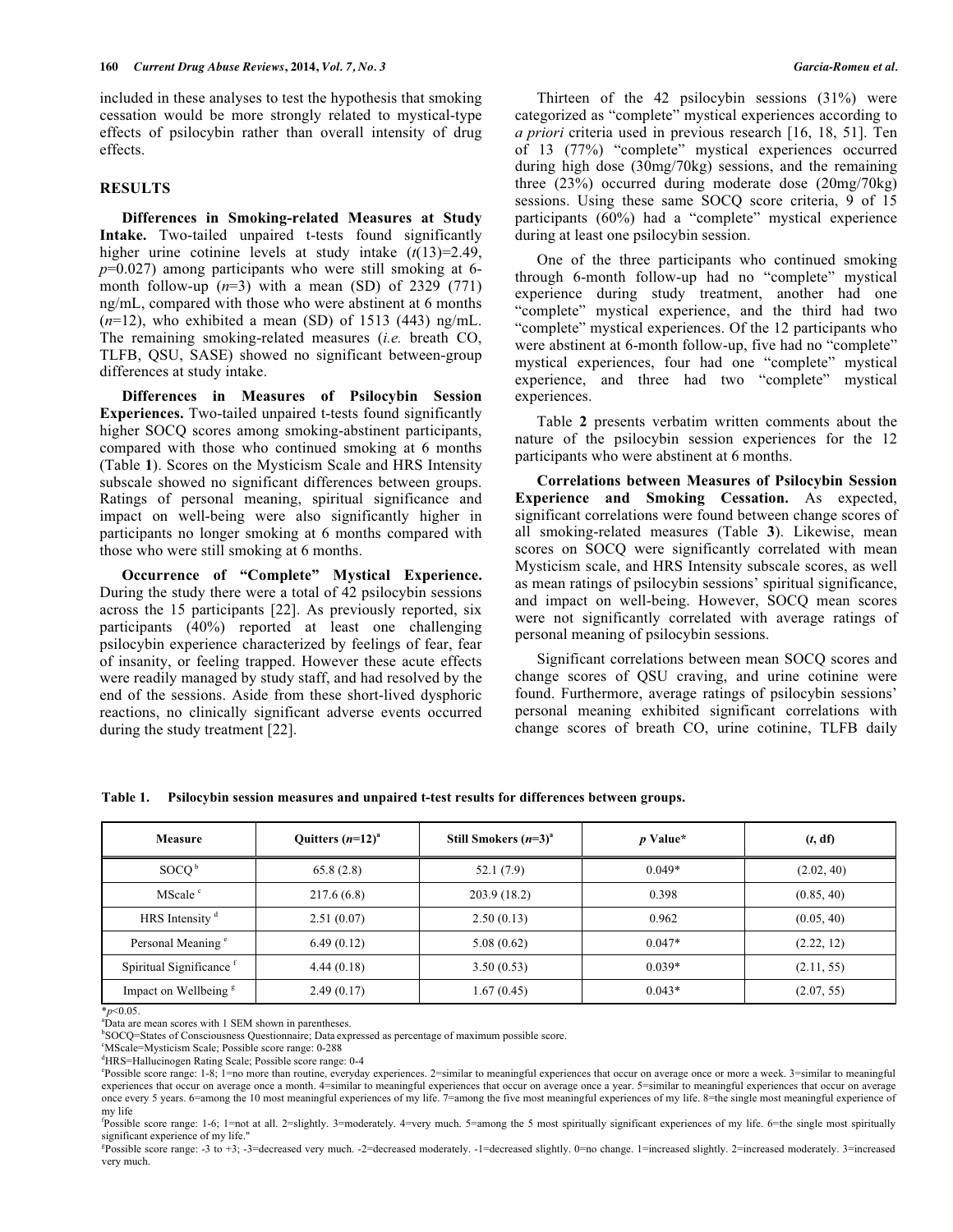**Table 2 Verbatim written comments for all volunteers who demonstrated biologically verified smoking abstinence at 6-month follow-up (***n***=12). These comments were excerpted from the States of Consciousness Retrospective Questionnaire (administered at end of treatment, in week 15) that asked open-ended questions about what was most memorable and what was most spiritually significant about the psilocybin session experiences.** 

| Participant ID      | <b>Verbatim Comments</b>                                                                                                                                                                            |  |  |  |  |  |
|---------------------|-----------------------------------------------------------------------------------------------------------------------------------------------------------------------------------------------------|--|--|--|--|--|
| 402                 | Feelings of gratefulness, a great (powerful) remembrance of humility of my experience of being, the experience of my being in and<br>within the infinite.                                           |  |  |  |  |  |
| 403                 | Not at all religious but significant in motivating me to nurture my spiritual life.                                                                                                                 |  |  |  |  |  |
| 405                 | It changes what I believe We are all one and divine.                                                                                                                                                |  |  |  |  |  |
| $406^{\frac{1}{2}}$ | The awareness that all is one and then the realization that I am an integral piece of the one's puzzle.                                                                                             |  |  |  |  |  |
| 410                 | Oneness with universe; being forgiven.                                                                                                                                                              |  |  |  |  |  |
| 413                 | Rich joy and awe. My body melting and becoming one with the universe felt both painless and profound Feeling complete as a<br>person and physically a part of all things.                           |  |  |  |  |  |
| 416                 | There is a meaningful presence that humbles any human heart.                                                                                                                                        |  |  |  |  |  |
| 417                 | Simultaneously being aware and saturated in the majesty of existence.                                                                                                                               |  |  |  |  |  |
| 421                 | Seeing God speaks for itself; seeing and feeling forever was like traveling through space-time.                                                                                                     |  |  |  |  |  |
| 422                 | The sessions permitted me to go inside and see and feel the nature of the mind.                                                                                                                     |  |  |  |  |  |
| 423                 | Recognizing the source and manifestation of visions source of unconscious content.                                                                                                                  |  |  |  |  |  |
| 427                 | I believe I channeled the power of the Goddess and that I hold that power in me. I believe she exists everywhere and I look for her to<br>add spark, life, and joy to everyday ordinary situations. |  |  |  |  |  |

<sup>1</sup>This participant was out of the country at end of treatment, and provided these retrospective comments at 12-month follow-up.

#### **Table 3. Pearson's** *r* **correlation matrix of change scores of smoking-related measures, mean scores of mystical experience, and mean ratings of personal meaning, spiritual significance, and well-being (***N***=15).**

|                        | CO <sup>a</sup> | Cotinine  | TLFB <sup>b</sup> | QSU <sup>c</sup> | $\text{Conf}^d$ | Tempt <sup>e</sup> | SOCQ <sup>f</sup> | M Scale <sup>s</sup> | Intensity | Meaning   | SpiritSig <sup>h</sup> |
|------------------------|-----------------|-----------|-------------------|------------------|-----------------|--------------------|-------------------|----------------------|-----------|-----------|------------------------|
| Cotinine               | $0.78***$       |           |                   |                  |                 |                    |                   |                      |           |           |                        |
| $TLFB$ <sup>1</sup>    | $0.83***$       | $0.78***$ |                   |                  |                 |                    |                   |                      |           |           |                        |
| QSU <sup>1</sup>       | $0.63*$         | $0.67**$  | $0.71**$          |                  |                 |                    |                   |                      |           |           |                        |
| Conf <sup>1</sup>      | $-0.83***$      | $-0.72**$ | $-0.81***$        | $-0.68**$        |                 |                    |                   |                      |           |           |                        |
| Tempt $1$              | $0.79***$       | $0.74**$  | $0.83***$         | $0.70**$         | $-0.98***$      |                    |                   |                      |           |           |                        |
| SOCQ $^2$              | $-0.32$         | $-0.56*$  | $-0.38$           | $-0.65**$        | 0.39            | $-0.43$            |                   |                      |           |           |                        |
| M Scale $^2$           | $-0.05$         | $-0.35$   | $-0.22$           | $-0.37$          | 0.20            | $-0.26$            | $0.81***$         |                      |           |           |                        |
| Intensity <sup>2</sup> | $-0.06$         | $-0.06$   | $-0.003$          | $-0.34$          | 0.09            | $-0.15$            | $0.56*$           | 0.35                 |           |           |                        |
| Meaning $3$            | $-0.55*$        | $-0.61*$  | $-0.55*$          | $-0.45$          | $0.68**$        | $-0.70**$          | 0.49              | 0.37                 | 0.01      |           |                        |
| SpiritSig <sup>3</sup> | $-0.40$         | $-0.54*$  | $-0.51$           | $-0.43$          | $0.60*$         | $-0.63*$           | $0.62*$           | 0.46                 | 0.08      | $0.93***$ |                        |
| Wellbeing $3$          | $-0.42$         | $-0.54*$  | $-0.59*$          | $-0.31$          | $0.56*$         | $-0.61*$           | $0.53*$           | 0.41                 | 0.02      | $0.85***$ | $0.92***$              |

Note: \*=*p*<.05; \*\*=*p*<.01; \*\*\*=*p*<.001.

<sup>a</sup>CO = Breath Carbon Monoxide; <sup>b</sup>TLFB = Timeline follow-back (self-reported cigarettes per day); °QSU=Questionnaire on Smoking Urges; <sup>d</sup> Conf = Smoking Abstinence Self-Efficacy (SASE) Confidence to abstain from smoking; <sup>e</sup>Tempt = SASE Temptation to smoke; <sup>f</sup>SOCQ = States of Consciousness Questionnaire; <sup>8</sup> M Scale = Mysticism Scale; https://www. SpiritSig = Ratings of Spiritual Significance. <sup>1</sup>Correlations were calculated using participants' change scores from study intake to 6-month follow-up.

<sup>2</sup>Correlations were calculated using participants' mean scores across all psilocybin sessions (taken same day).

<sup>3</sup>Correlations were calculated using participants' mean ratings across all psilocybin sessions (taken 7 days after each session) and retrospective ratings at end of treatment (week 15).

smoking, SASE confidence to abstain, and SASE temptation to smoke.

 Mean ratings of spiritual significance were significantly correlated with change scores of urine cotinine, SASE confidence to abstain, and SASE temptation to smoke. Finally, mean ratings of psilocybin sessions' impact on well-being and life satisfaction were significantly correlated with change scores of urine cotinine, TLFB daily smoking, SASE confidence to

abstain, and SASE temptation to smoke. Three correlations between measures of psilocybin session experience and smoking cessation reached significance at  $p<01$  (Fig. 1).

# **DISCUSSION**

 The present results suggest that psilocybin, administered to drug-dependent individuals in the context of an addiction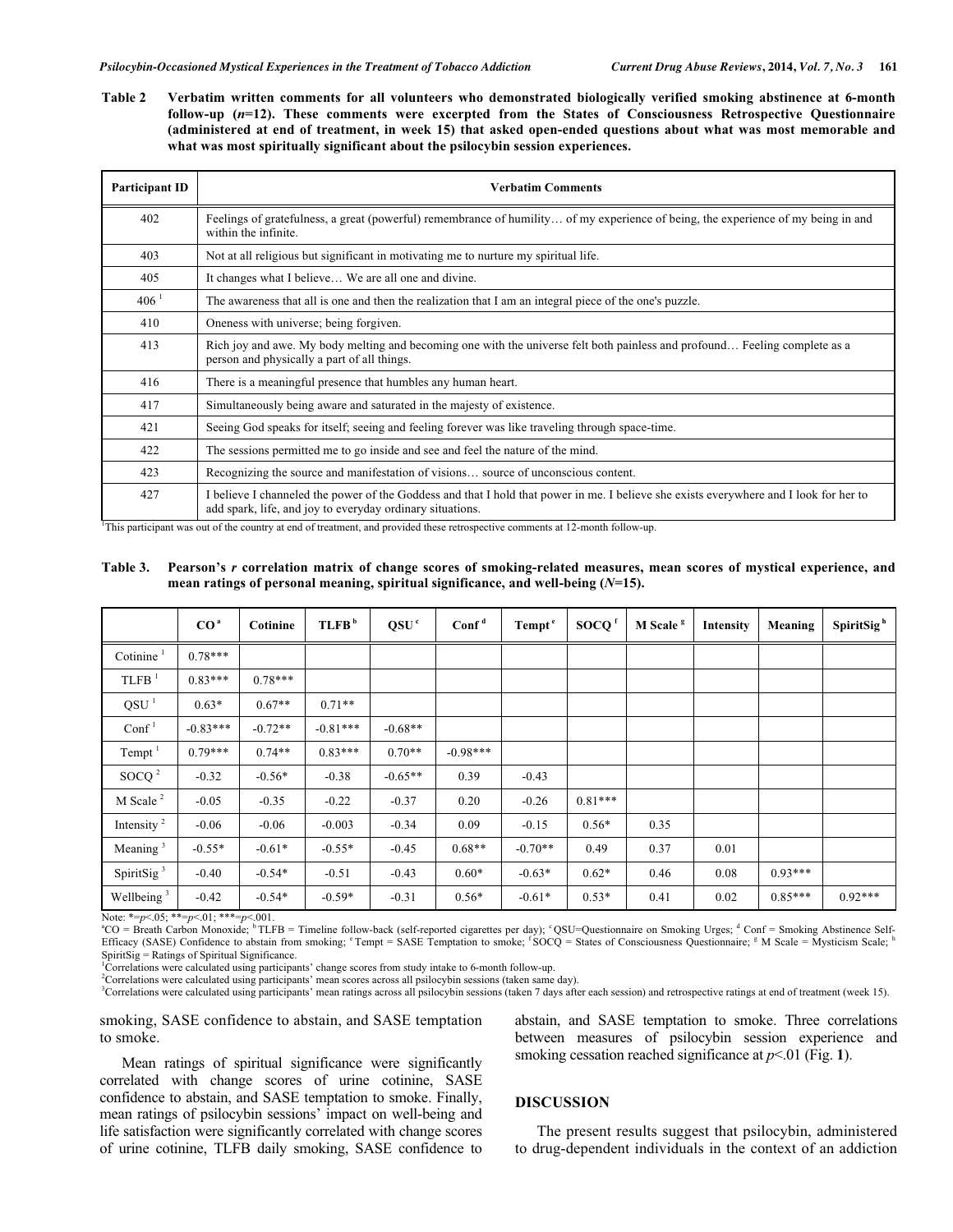

**Fig. (1). Relationships between psilocybin session experiences and changes in smoking-related measures.** Change in Questionnaire on Smoking Urges (QSU) smoking craving from study intake to 6-month follow-up as a function of mean States of Consciousness Questionnaire (SOCQ) mystical experience score (**A**). Change in Smoking Abstinence Self-Efficacy (SASE) Confidence to abstain (**B**), and SASE Temptation to smoke (**C**) from study intake to 6-month follow-up as a function of mean rating of how personally meaningful psilocybin session experiences were. Data points show data from each of the 15 individual participants with best-fit linear regression.

treatment program, is capable of occasioning "complete" mystical experiences at rates comparable to those previously exhibited in healthy volunteers [16, 18]. Participants' openended comments about their psilocybin sessions (Table **2**) were generally consistent with features of mystical-type experience (*e.g.* unity, sacredness). Although definitive conclusions about the role of psilocybin in this study's smoking cessation outcomes cannot be drawn due to the open-label design and lack of control group, the mysticaltype qualities of psilocybin sessions (measured the same day), as well as their personal meaning, spiritual significance, and impact on well-being (measured 7 days after these experiences) are significantly correlated with measures of smoking cessation treatment outcomes at 6 month follow-up. Furthermore, intensity of psilocybin session experiences was not significantly associated with smoking cessation treatment outcomes, suggesting that mystical-type effects specifically, rather than general intensity of subjective drug effects, are associated with longterm abstinence.

 Exactly how psychedelic-occasioned mystical experiences may elicit profound changes in addictive behavior is still not well-understood, though research and anecdotal reports have corroborated the occurrence of dramatic improvements in substance abuse after psychedelicoccasioned and spontaneously occurring mystical experiences [1, 7, 14, 56-58]. Other models, such as the 'conversion experience' [58], and more recently 'quantum change' [56], are related and perhaps overlapping frameworks describing similarly sudden, positive transformations in personality and/or behavior. However, these remain as poorly elucidated as mystical experience in terms of ultimate causes and mechanisms.

 Two specific hypotheses that have been proposed in the literature, and in part borne out by these results, are that the high degree of personal meaning attributed to participants' psilocybin session experiences are associated with subsequent decrease in temptation to use tobacco, and increase in self-efficacy to abstain from smoking [29]. Furthermore, the magnitude of the mystical qualities of the psilocybin experiences as measured with the SOCQ seem to be predictive of subsequent decrease in tobacco craving and

use, as observed from reductions in QSU scores and urinary cotinine levels. These findings are consistent with a recent study showing that mystical-type effects occasioned by the non-classic hallucinogen ketamine mediated reductions in cocaine craving among 8 non-treatment-seeking cocainedependent individuals [59]. It should be noted that while SOCQ data were collected the day of psilocybin sessions, participant ratings of meaning, spiritual significance, and impact on well-being were collected one week after each psilocybin session, and may have therefore been confounded by smoking cessation outcome.

 That mystical experiences can be safely and reliably occasioned in both healthy and clinical populations through use of 5-HT2AR agonists provides the unprecedented ability to study them rigorously using all the tools available to modern scientific inquiry. Research on the acute and longterm effects of psychedelic-occasioned mystical experiences is still in its nascence, although the results of this, and previous studies offer a compelling glimpse into a class of experience that may hold a variety of important therapeutic applications, as well as continuing to further our understanding of basic neuroscience and behavioral biology.

 The results of the present study are limited by the relatively small and homogeneous sample. Therefore, these findings must be considered preliminary. Although mysticaltype effects were associated with positive treatment outcome in this small sample, other aspects of the experience that were not examined (perhaps correlated with mystical-type experience) may have played a causal role in abstinence, consistent with the fact that not all long-term abstainers had "complete" mystical experiences, and not all participants who had "complete" mystical experiences went on to quit smoking. Future research will benefit from larger and more diverse samples, as well as consideration of other (*i.e.* nonmystical) drug effects that may be mediating treatment outcomes. Additionally, these pilot findings should be interpreted with caution due to the post-hoc nature of the data analyses and multiple comparisons performed.

 The association between psilocybin-occasioned mystical experience and higher order psychological constructs relevant across addictions (*e.g.* craving, temptation, selfefficacy), is consistent with prior research showing efficacy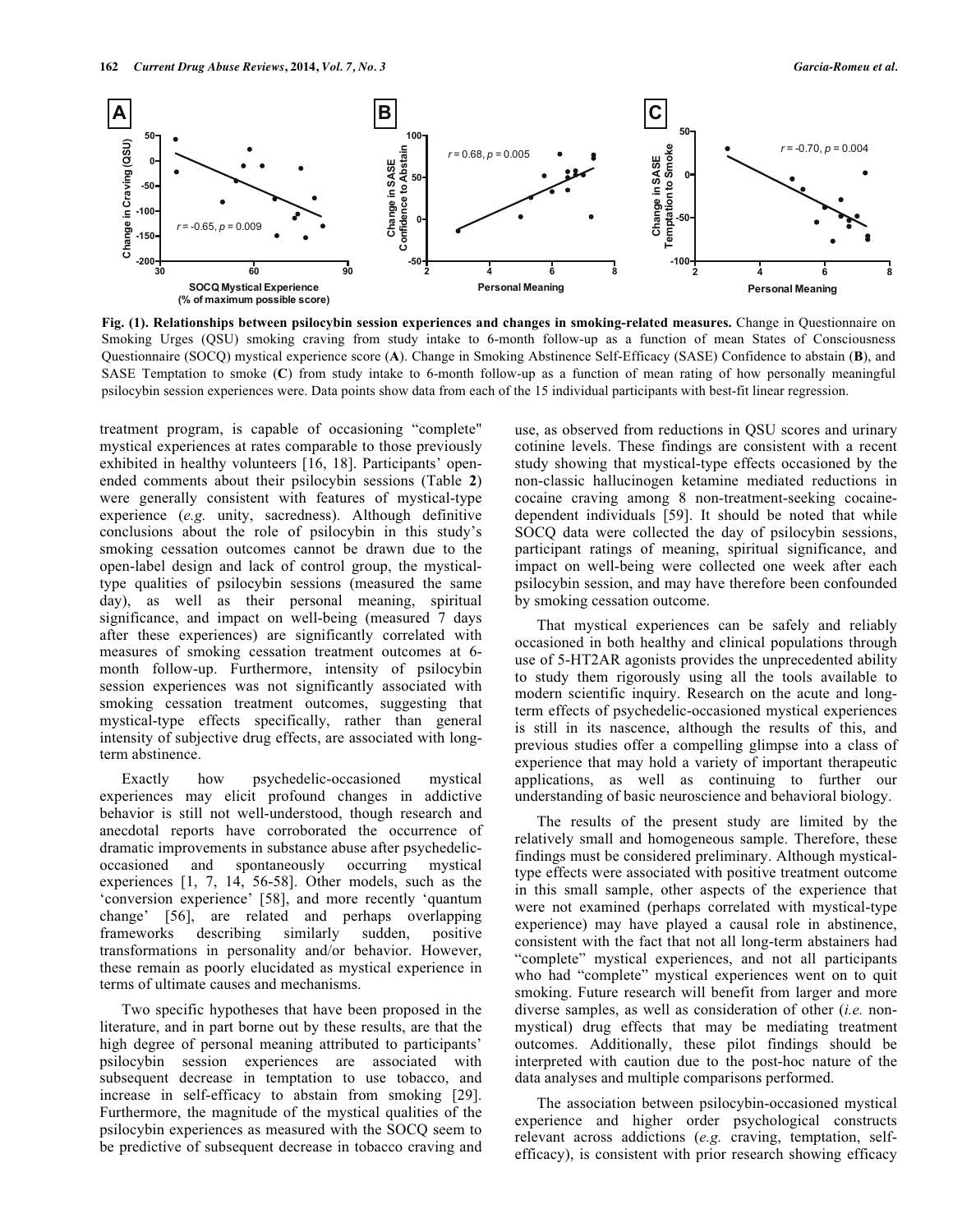of psychedelics for treatment of alcoholism and opioid dependence [6, 14]. Perhaps the most exciting implication is that this drug class could be used to treat a wide variety of drug addictions, including smoking, alcoholism, and opioid dependence, as well as non-drug addictions (*e.g.* gambling addiction). Given the relatively low success rates of current addiction treatments, and the global morbidity and mortality associated with addictive disorders, further research into psychedelic-facilitated treatment of addiction is both timely and important.

 The idea that a single discrete experience can result in lasting beneficial effects in an individual's attitudes or behavior is highly unusual if not unprecedented within the modern biomedical paradigm, wherein curative or therapeutic processes are often conceptualized as occurring gradually (*e.g.* a course of medication to treat an illness). Yet there does exist a parallel phenomenon that seems to function similarly, though in the opposite direction; that is, a salient adverse event (*i.e.* trauma) may result in lasting negative effects in a person's physical and mental life [60- 67]. The acquired nature of post-traumatic stress disorder (PTSD) and the observation that acute adverse events are capable of producing enduring detrimental brain changes are well-documented. It is our contention that in a similar fashion, the psychedelic-occasioned peak experience may function as a salient, discrete event producing inverse PTSDlike effects- that is, persisting changes in behavior (and presumably the brain) associated with lasting benefit. By "PTSD-like" we are not presuming that these experiences necessarily share common biological mechanisms with PTSD. Rather, we are proposing that these experiences are "PTSD-like" in the sense that a single discrete event can cause lasting behavioral (and likely biological) changes, and "inverse" in the sense that these lasting changes are beneficial in nature, as opposed to deleterious. We hope that this conceptualization may prompt further research into this potentially important class of experiences.

#### **ACKNOWLEDGEMENTS**

 Amanda Feilding of the Beckley Foundation provided initial encouragement and funding for this research, with continued funding provided by Heffter Research Institute. Support for Dr. Garcia-Romeu was provided by NIDA Grant T32DA07209. Support for Dr. Griffiths was provided in part by NIDA Grant R01DA003889. Mary Cosimano, MSW, Margaret Klinedinst, BS, Patrick Johnson, PhD, Matthew Bradstreet, PhD, Rosemary Scavullo Flickinger, BA, Fred Reinholdt, MA, Samantha Gebhart, BS, Grant Glatfelter, BS, and Toni White, BA assisted in data collection. Annie Umbricht, MD, and Leticia Nanda, CRNP provided medical screening and coverage. William A. Richards, STM, PhD provided valuable clinical consultation. August Holtyn, PhD, and Frederick S. Barrett, PhD provided comments on the manuscript.

# **CONFLICT OF INTEREST**

 Dr. Griffiths is on the board of directors of the Heffter Research Institute.

# **REFERENCES**

- [1] Chwelos N, Blewett DB, Smith CM, *et al*. Use of d-lysergic acid diethylamide in the treatment of alcoholism. Quart J Stud Alcohol 1959; 20: 577-90.
- [2] Hollister LE, Shelton J, Krieger G. A controlled comparison of lysergic acid diethylamide (LSD) and dextroamphetamine in alcoholics. Am J Psychiatry 1969; 125(10): 1352-7.
- [3] Ludwig A, Levine J, Stark L, *et al*. A clinical study of LSD treatment in alcoholism. Am J Psychiatry 1969; 126(1): 59-69.
- [4] Mangini M. Treatment of alcoholism using psychedelic drugs: a review of the program of research. J Psychoactive Drugs 1998; 30(4): 381-418.
- [5] Smart RG, Storm T, Baker EFW, *et al*. A controlled study of lysergide in the treatment of alcoholism: The effects on drinking behavior. Quart J Stud Alcohol 1966; 27(3): 469-82.
- [6] Krebs TS, Johansen PØ. Lysergic acid diethylamide (LSD) for alcoholism: meta-analysis of randomized controlled trials. J Psychopharmacol 2012; 26(7): 994-1002.
- [7] Osmond H. A review of the clinical effects of psychotomimetic agents. Ann N Y Acad Sci 1957; 66(3): 418-34.
- [8] Sarett M, Cheek F, Osmond H. Reports of wives of alcoholics of effects of LSD-25 treatment of their husbands. Arch Gen Psychiatry 1966; 14(2): 171-8.
- [9] Dyck E. 'Hitting highs at rock bottom': LSD treatment for alcoholism, 1950–1970. Soc Hist Med 2006; 19(2): 313-29.
- [10] Pahnke WN, Kurland AA, Unger S, Savage C, Grof S. The experimental use of psychedelic (LSD) psychotherapy. JAMA 1970; 212(11): 1856-63.
- [11] Kurland AA, Savage C, Pahnke WN, Grof S, Olsson JE. LSD in the Treatment of Alcoholics. Pharmacopsychiatry 1971; 4(2): 83- 94.
- [12] Grof S, Goodman LE, Richards WA, Kurland AA. LSD- assisted psychotherapy in patients with terminal cancer. Int Pharmacopsychiatry 1973; 8: 129-44.
- [13] Pahnke WN, Richards WA. Implications of LSD and experimental mysticism. J Relig Health 1966; 5(3): 175-208.
- [14] Savage C, McCabe OL. Residential psychedelic (LSD) therapy for the narcotic addict: a controlled study. Arch Gen Psychiatry 1973; 28(6): 808-14.
- [15] Nutt DJ, King LA, Nichols DE. Effects of Schedule I drug laws on neuroscience research and treatment innovation. Nat Rev Neurosci 2013; 14(8): 577-85.
- [16] Griffiths RR, Johnson MW, Richards WA, *et al*. Psilocybin occasioned mystical-type experiences: immediate and persisting dose-related effects. Psychopharmacology (Berl) 2011; 218(4): 649-65.
- [17] Griffiths RR, Richards WA, Johnson MW, *et al*. Mystical-type experiences occasioned by psilocybin mediate the attribution of personal meaning and spiritual significance 14 months later. J Psychopharmacol 2008; 22(6): 621-32.
- [18] Griffiths RR, Richards WA, McCann U, *et al.* Psilocybin can occasion mystical-type experiences having substantial and sustained personal meaning and spiritual significance. Psychopharmacology (Berl) 2006; 187(3): 268-83.
- [19] MacLean KA, Johnson MW, Griffiths RR. Mystical experiences occasioned by the hallucinogen psilocybin lead to increases in the personality domain of openness. J Psychopharmacol 2011; 25(11): 1453-61.
- [20] Gasser P, Holstein D, Michel Y, *et al*. Safety and efficacy of lysergic acid diethylamide-assisted psychotherapy for anxiety associated with life-threatening diseases. J Nerv Ment Dis 2014; 202(7): 513-20.
- [21] Grob CS, Danforth AL, Chopra GS, *et al*. Pilot study of psilocybin treatment for anxiety in patients with advanced-stage cancer. Arch Gen Psychiatry 2011; 68(1): 71-8.
- [22] Johnson MW, Garcia-Romeu A, Cosimano MP, *et al*. Pilot study of 5-HT2AR agonist psilocybin in the treatment of tobacco addiction. J Psychopharmacol 2014; 28(11): 983-92.
- [23] Cahill K, Stevens S, Lancaster T. Pharmacological Treatments for Smoking Cessation. JAMA 2014; 311(2): 193-194.
- [24] Mottillo S, Filion KB, Bélisle P, *et al*. Behavioural interventions for smoking cessation: a meta-analysis of randomized controlled trials. Eur Heart J 2009; 30(6): 718-30.